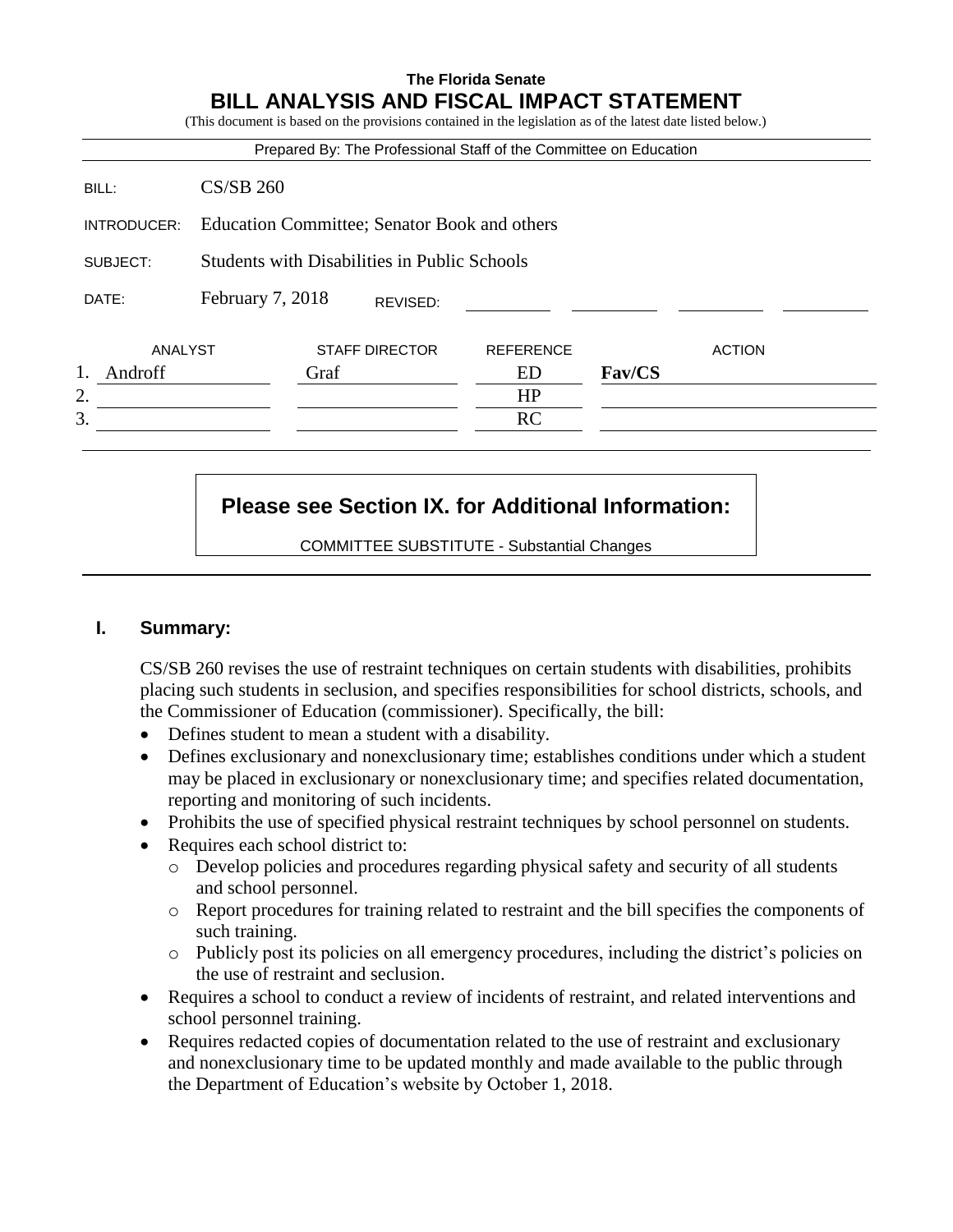• Requires the commissioner to develop recommendations to incorporate instruction regarding emotional or behavioral disabilities into continuing education and inservice training requirements for instructional personnel.

This bill takes effect July 1, 2018.

## **II. Present Situation:**

Florida law provides conditions for the use of restraint and seclusion on students with disabilities; and requires documentation, reporting, and monitoring of the use of such techniques.

## **The Use of Restraint and Seclusion**

Florida law does not define restraint or seclusion, but guidance by the Florida Department of Education directs that all documenting, reporting, and monitoring requirements for restraint be based on the federal Office for Civil Rights (OCR) definitions related to restraint and seclusion for all students. $<sup>1</sup>$ </sup>

## *Restraint*

The U.S. Department of Education defines the following instances of restraint:

- Physical restraint immobilizes or reduces the ability of a student to move his or her torso, arms, legs, or head freely and does not include a physical escort.<sup>2</sup> A physical escort means a temporary touching or holding of the hand, wrist, arm, shoulder, or back for the purpose of inducing a student who is acting out to walk to a safe location.<sup>3</sup>
- Mechanical restraint is the use of any device or equipment to restrict a student's freedom of movement and does not include devices implemented by trained school personnel, or utilized by a student that have been prescribed by an appropriate medical or related service professional and are used for the specific and approved purposes for which such devices were designed.<sup>4</sup>

School personnel are prohibited from using a mechanical restraint or a physical or manual restraint that restricts a student's breathing.<sup>5</sup> School personnel may not close, lock, or physically block a student in a room that is unlit and does not meet the rules of the State Fire Marshall for seclusion time-out rooms.<sup>6</sup>

 $\overline{a}$ 

<sup>1</sup> Florida Department of Education, Bureau of Exceptional Education and Student Services, *Guidelines for the Use, Documentation, Reporting, and Monitoring of Restraint and Seclusion with Students with Disabilities*, Technical Assistance Paper FY 2011-165 (Oct. 2011), *available at* [https://info.fldoe.org/docushare/dsweb/Get/Document-6212/dps-2011-165.pdf,](https://info.fldoe.org/docushare/dsweb/Get/Document-6212/dps-2011-165.pdf) at 2.

<sup>2</sup> U.S. Department of Education, Office of Civil Rights, *Dear Colleague Letter: Restraint and Seclusion of Students with Disabilities* (Dec. 28, 2016), *available at* [https://www2.ed.gov/about/offices/list/ocr/letters/colleague-201612-504-restraint](https://www2.ed.gov/about/offices/list/ocr/letters/colleague-201612-504-restraint-seclusion-ps.pdf)[seclusion-ps.pdf,](https://www2.ed.gov/about/offices/list/ocr/letters/colleague-201612-504-restraint-seclusion-ps.pdf) at 6.

<sup>3</sup> *Id.*

<sup>4</sup> *Id.*

<sup>5</sup> Section 1003.573(4), F.S.

<sup>6</sup> *Id.* at (5); Rule 69A-58.0084, F.A.C.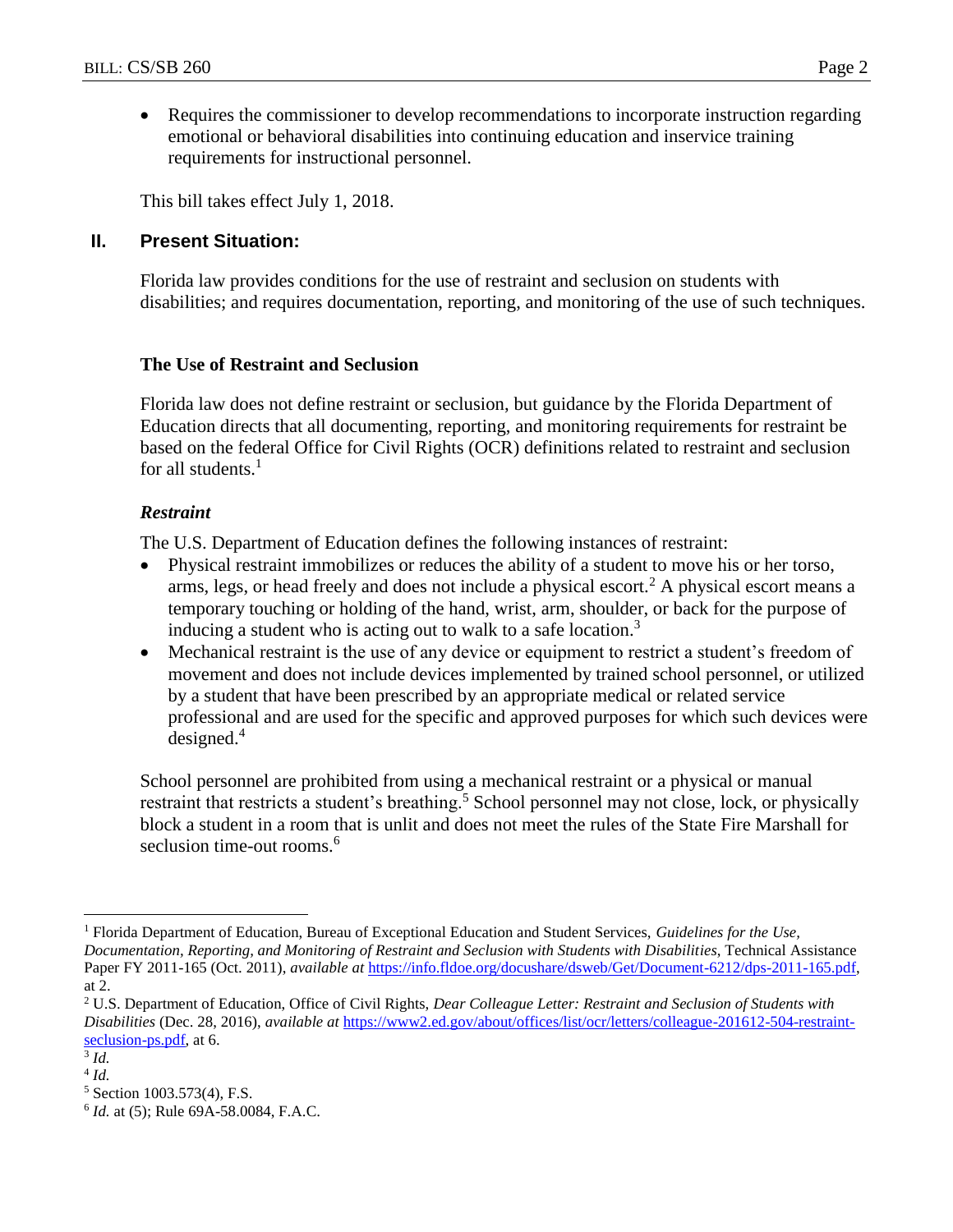School districts began reporting incidents of restraint and seclusion at the beginning of the 2010- 11 school year.<sup>7</sup> Since the inception of the reporting system through July 31, 2017, there have been 63,652 incidents of restraint reported.<sup>8</sup>

| <b>School Year</b> | Number of             | <b>Restraint</b> |
|--------------------|-----------------------|------------------|
|                    | Students <sup>9</sup> | <b>Incidents</b> |
| 2010-11            | 3,580                 | 10,683           |
| 2011-12            | 4,369                 | 9,789            |
| 2012-13            | 4,096                 | 9,551            |
| 2013-14            | 3,479                 | 8,964            |
| 2014-15            | 3,229                 | 8,199            |
| 2015-16            | 3,437                 | 7,696            |
| 2016-17            | 3,239                 | 8,770            |
| Total              | 22,190                | 63,652           |

#### *Seclusion*

The OCR defines seclusion as the involuntary conferment of a student alone in a room or area from which the student is physically prevented from leaving.<sup>10</sup> Seclusion does not include a time out, which is a behavior management technique that is part of an approved program, involves the monitored separation of the student in a non-locked setting, and is implemented for the purpose of calming. $^{11}$ 

School districts began reporting incidents seclusion at the beginning of the 2010-11 school year.<sup>12</sup> Since the inception of the reporting system through July 31, 2017, there have been 19,354 incidents of seclusion reported.<sup>13</sup>

| <b>School Year</b> | Number of<br>Students <sup>14</sup> | <b>Seclusion</b><br><b>Incidents</b> |
|--------------------|-------------------------------------|--------------------------------------|
| 2010-11            | 1,321                               | 4,637                                |
| 2011-12            | 1,448                               | 4,245                                |
| 2012-13            | 1,237                               | 3,024                                |
| 2013-14            | 885                                 | 2,272                                |
| 2014-15            | 732                                 | 2,262                                |
| 2015-16            | 638                                 | 1,563                                |
| 2016-17            | 503                                 | 1,351                                |
| Total              | 6,621                               | 19,354                               |
|                    |                                     |                                      |

 $\overline{a}$ <sup>7</sup> Florida Department of Education, *SB 260 Analysis* (Sept. 28, 2017), at 4.

<sup>9</sup> Email, Florida Department of Education (Dec. 18, 2017).

<sup>10</sup> Florida Department of Education, Bureau of Exceptional Education and Student Services, *Guidelines for the Use*,

*Documentation, Reporting, and Monitoring of Restraint and Seclusion with Students with Disabilities*, Technical Assistance Paper FY 2011-165 (Oct. 2011), *available at* [https://info.fldoe.org/docushare/dsweb/Get/Document-6212/dps-2011-165.pdf,](https://info.fldoe.org/docushare/dsweb/Get/Document-6212/dps-2011-165.pdf) at 2.

<sup>11</sup> U.S. Department of Education, Office of Civil Rights, *Dear Colleague Letter: Restraint and Seclusion of Students with Disabilities* (Dec. 28, 2016), *available at* [https://www2.ed.gov/about/offices/list/ocr/letters/colleague-201612-504-restraint](https://www2.ed.gov/about/offices/list/ocr/letters/colleague-201612-504-restraint-seclusion-ps.pdf)[seclusion-ps.pdf,](https://www2.ed.gov/about/offices/list/ocr/letters/colleague-201612-504-restraint-seclusion-ps.pdf) at 7.

<sup>12</sup> Florida Department of Education, *SB 260 Analysis* (Sept. 28, 2017), at 4.

<sup>13</sup> *Id.*

<sup>14</sup> Email, Florida Department of Education (Dec. 18, 2017).

<sup>8</sup> *Id.*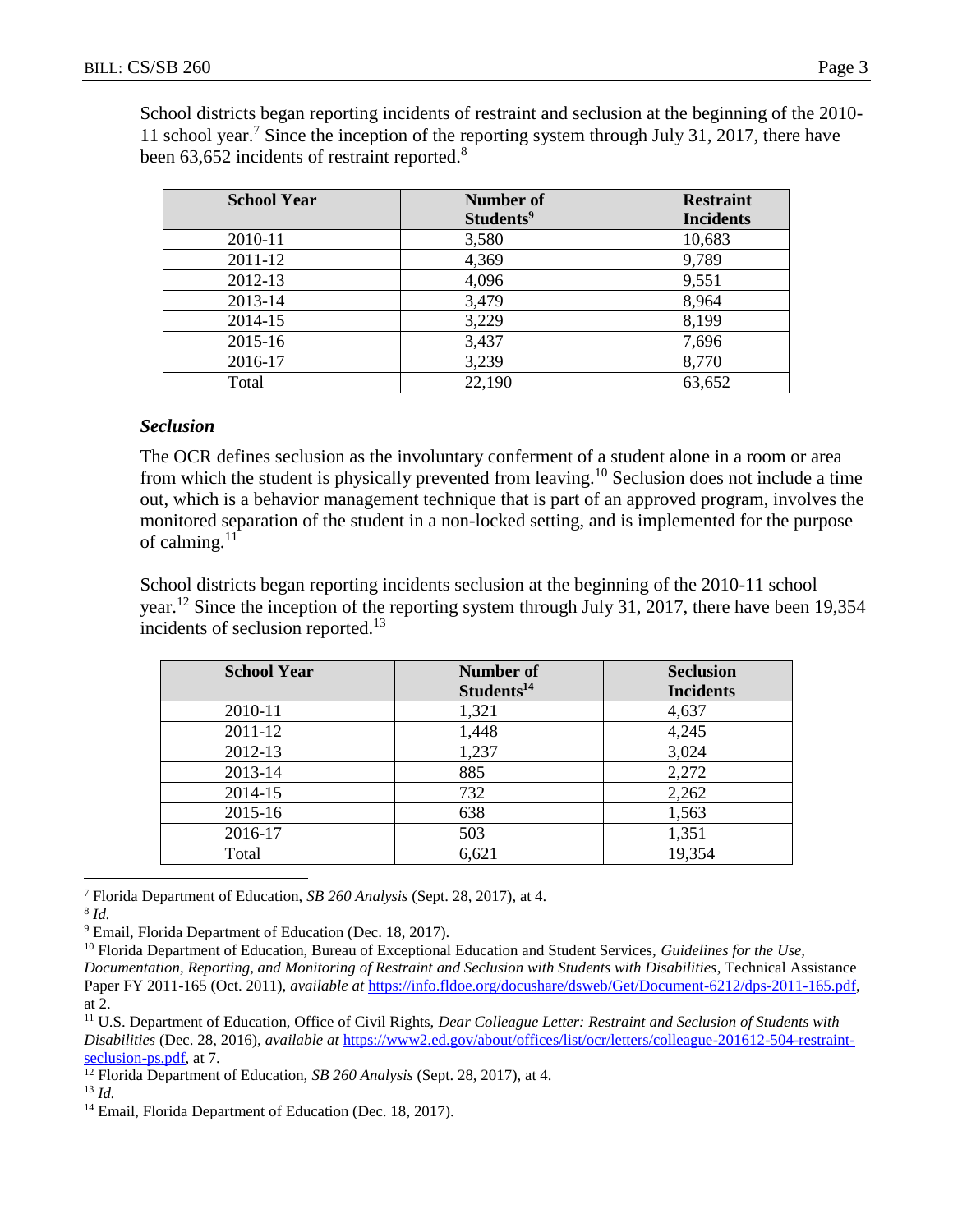Florida law specifies responsibilities for schools districts, schools, and the Florida Department of Education regarding the use of restraint and seclusion on students with disabilities.

## **School District Responsibilities**

Each school district must develop policies and procedures that are consistent with Florida law regarding the use of restraint and seclusion on students with disabilities and that govern specified topics, such as:<sup>15</sup>

- Data collection and monitoring, including when, where, and why students are restrained or secluded; the frequency of occurrences of such restraint or seclusion; and the prone or mechanical restraint that is most used.
- Training programs relating to manual or physical restraint and seclusion.
- The district's plan for reducing the use of restraint and seclusion particularly in settings in which it occurs frequently or with students who are restrained repeatedly, and for reducing the use of prone restraint and mechanical restraint.

## **School Responsibilities**

Florida law requires a school to prepare an incident report within 24 hours after a student is released from restraint or seclusion.<sup>16</sup> The incident report must contain information specified in law, such as: $17$ 

- The name, age, grade, ethnicity, and disability of the student restrained or secluded.
- The date and time of the event and the duration of the restraint or seclusion.
- A description of the type of restraint used in terms established by the Florida Department of Education (DOE).
- A detailed description of the incident.

A school must notify the parent or guardian of a student each time that manual or physical restraint or seclusion is used.<sup>18</sup> Such notification must be in writing and provided before the end of the school day on which the restraint or seclusion occurs.<sup>19</sup> Reasonable efforts must also be taken to notify the parent or guardian by telephone or computer e-mail, or both, and these efforts must be documented.<sup>20</sup> The school must obtain and keep in its records the parent's or guardian's signed acknowledgement that he or she was notified of his or her child's restraint or seclusion.<sup>21</sup> A school must also provide the parent or guardian with the completed incident report in writing by mail within 3 school days after a student was manually or physically restrained or secluded and the school must obtain, and keep in its records, the parents' or guardian's signed acknowledgment that he or she received a copy of the incident report.<sup>22</sup>

 $\overline{a}$ 

<sup>22</sup> *Id.* at (d).

<sup>15</sup> Section 1003.573(3)(a), F.S.

<sup>&</sup>lt;sup>16</sup> Section 1003.573(1)(a), F.S. If the student's release occurs on a day before the school closes for the weekend, a holiday or another reason, the incident report must be completed by the end of the school day on the day the school reopens. *Id.*  $17$  Section 1003.573(1)(b), F.S.

 $18$  Section 1003.573(1)(c), F.S.

<sup>19</sup> *Id.*

<sup>20</sup> *Id.*

<sup>21</sup> *Id.*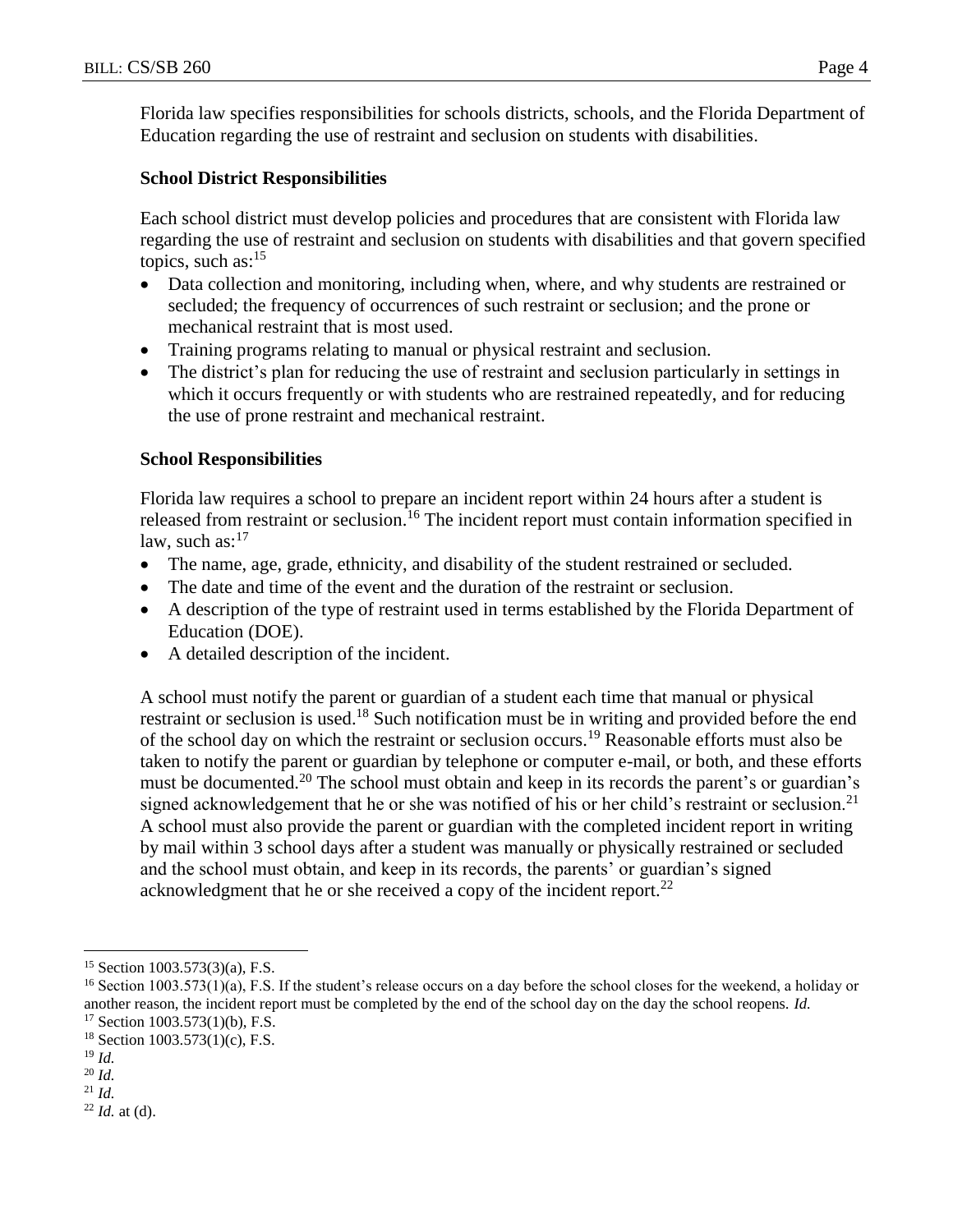Florida law requires monitoring of the use of manual or physical restraint or seclusion on students to occur at the classroom, building, district, and state levels.<sup>23</sup> Documentation of the incident report and the notification to the parent or guardian must be provided to the school principal, the district director of Exceptional Student Education, and the bureau chief of the Bureau of Exceptional Education and Student Services electronically each month that school is in session. $24$ 

## **Florida Department of Education Responsibilities**

The DOE is required to maintain aggregate data of incidents of manual or physical restraint and seclusion and disaggregate data for analysis by county, school, student exceptionality, and other variables, including the type and method of restraint or seclusion used.<sup>25</sup> This information must be updated monthly.<sup>26</sup> The DOE is also required to establish standards for documenting, reporting, and monitoring the use of manual or physical restraint or mechanical restraint, and occurrences of seclusion for the school districts.<sup>27</sup>

The Commissioner of Education is required to develop recommendations to incorporate instruction regarding autism spectrum disorder, Down syndrome, and other developmental disabilities into continuing education or inservice training requirements for personnel.<sup>28</sup> These recommendations address:<sup>29</sup>

- Early identification and intervention methods.
- Curriculum planning and curricular and instructional modifications, adaptations, and specialized strategies and techniques.
- The use of available state and local resources.
- The use of positive behavioral supports to deescalate problem behaviors.
- Appropriate use of manual physical restraint and seclusion techniques.

## **III. Effect of Proposed Changes:**

CS/SB 260 revises the use of restraint techniques on certain students with disabilities, prohibits placing such students in seclusion, and specifies responsibilities for school districts, schools, and the Commissioner of Education (commissioner). Specifically, the bill:

- Defines student to mean a student with a disability.
- Defines exclusionary and nonexclusionary time; establishes conditions under which a student may be placed in exclusionary or nonexclusionary time; and specifies related documentation, reporting and monitoring of such incidents.
- Prohibits the use of specified physical restraint techniques by school personnel on students.

 $\overline{a}$ <sup>23</sup> Section 1003.573(2)(a), F.S.

 $24$  Section 1003.573(1)(b), F.S.

<sup>&</sup>lt;sup>25</sup>Section 1003.573(1)(c), F.S.

<sup>26</sup> *Id.*

<sup>27</sup> *Id.* at (d). Florida Department of Education, Bureau of Exceptional Education and Student Services, *Guidelines for the Use, Documentation, Reporting, and Monitoring of Restraint and Seclusion with Students with Disabilities*, Technical Assistance Paper FY 2011-165, Appendix A (Oct. 2011), *available at* [https://info.fldoe.org/docushare/dsweb/Get/Document-6212/dps-](https://info.fldoe.org/docushare/dsweb/Get/Document-6212/dps-2011-165.pdf)[2011-165.pdf.](https://info.fldoe.org/docushare/dsweb/Get/Document-6212/dps-2011-165.pdf)

<sup>28</sup> Section 6, ch. 2010-224, L.O.F.; Section 1012.582(1), F.S.

<sup>&</sup>lt;sup>29</sup> Section 1012.582(1)(a)-(e), F.S.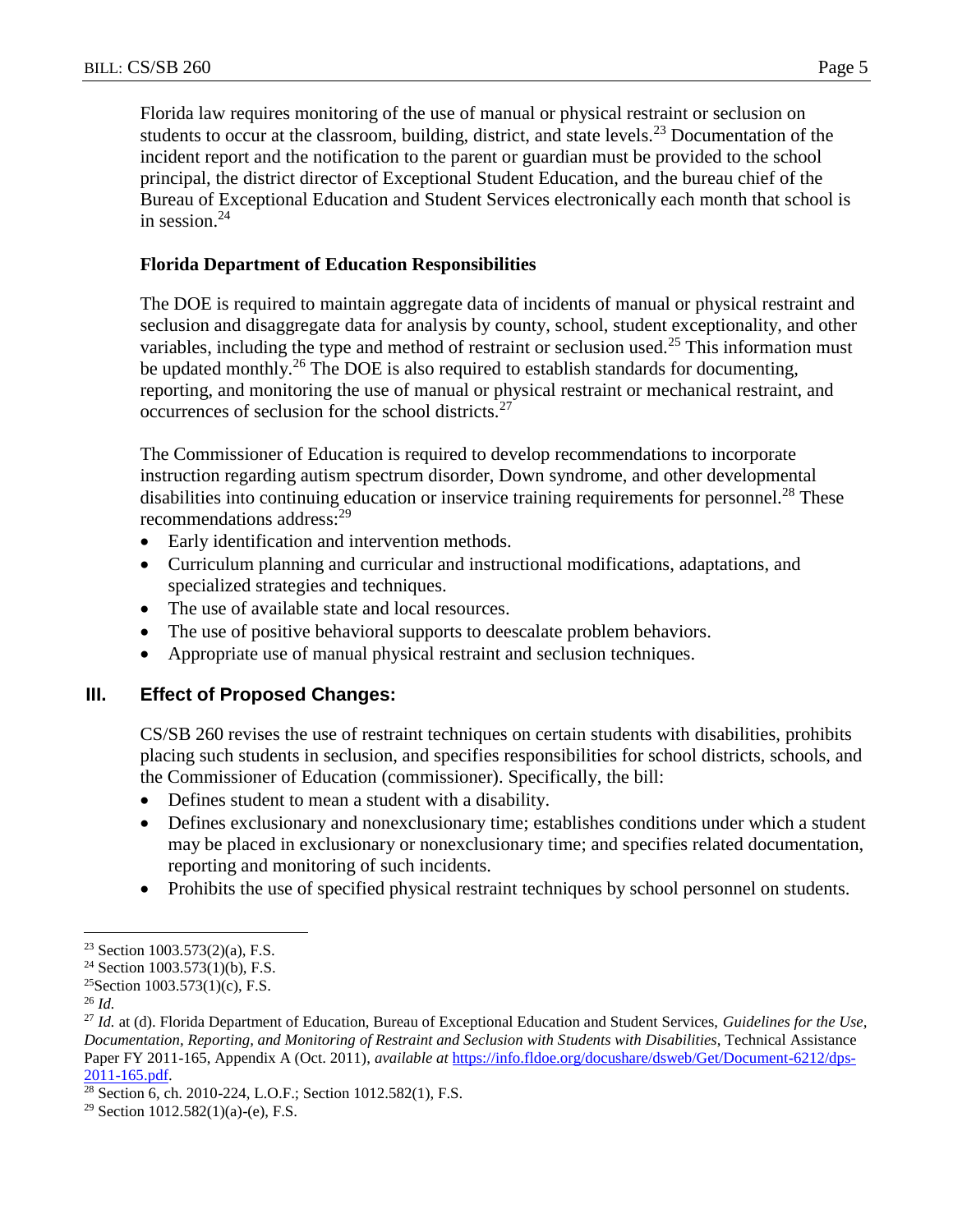- Requires each school district to:
	- o Develop policies and procedures regarding physical safety and security of all students and school personnel.
	- o Report procedures for training related to restraint and the bill specifies the components of such training.
	- o Publicly post its policies on all emergency procedures, including the district's policies on the use of restraint and seclusion.
- Requires a school to conduct a review of incidents of restraint, and related interventions and school personnel training.
- Requires redacted copies of documentation related to the use of restraint and exclusionary and nonexclusionary time to be updated monthly and made available to the public through the Department of Education's (DOE's or the departments) website by October 1, 2018.
- Requires the commissioner to develop recommendations to incorporate instruction regarding emotional or behavioral disabilities into continuing education and inservice training requirements for instructional personnel.

## **The Use of Restraint and Seclusion**

## *Restraint*

 $\overline{a}$ 

The bill defines the following terms related to restraint:

- Restraint means the use of a mechanical or physical restraint, which may be used only when all other behavioral strategies and intervention techniques have been exhausted.
- Mechanical restraint means the use of a device that restricts a student's freedom of movement. The term includes, but is not limited to the use of straps, belts, tie-downs, and chairs with straps. However, the term mechanical restraint does not include the use of any of the following:
	- o Medical protective equipment.
	- o Behavioral protective equipment, including helmets, gloves, wraps, calming blankets and other devices that are used temporarily to prevent severe tissue damage caused by behavioral excess.
	- o Physical equipment or orthopedic appliances, surgical dressings or bandages, or supportive body bands or other restraints necessary for ongoing medical treatment in the educational setting.
	- o Devices used to support functional body position or proper balance, or to prevent a person from falling out of a bed or wheelchair, except when such device is used for a purpose other than supporting a body position or proper balance, such as coercion, discipline, convenience, or retaliation, to prevent imminent risk of serious injury or death of the student or others, or for any behavior management reason.<sup>30</sup>
	- o Equipment used for safety during transportation
- Physical restraint is the use of manual restraint techniques that involve significant physical force applied by a teacher or other staff member to restrict the movement of all or part of a student's body.

<sup>&</sup>lt;sup>30</sup> CS/SB 260 defines an imminent risk of serious injury or death as the impending risk of a significant injury, such as a laceration, bone fracture, substantial hematoma, or injury to an internal organ, or death.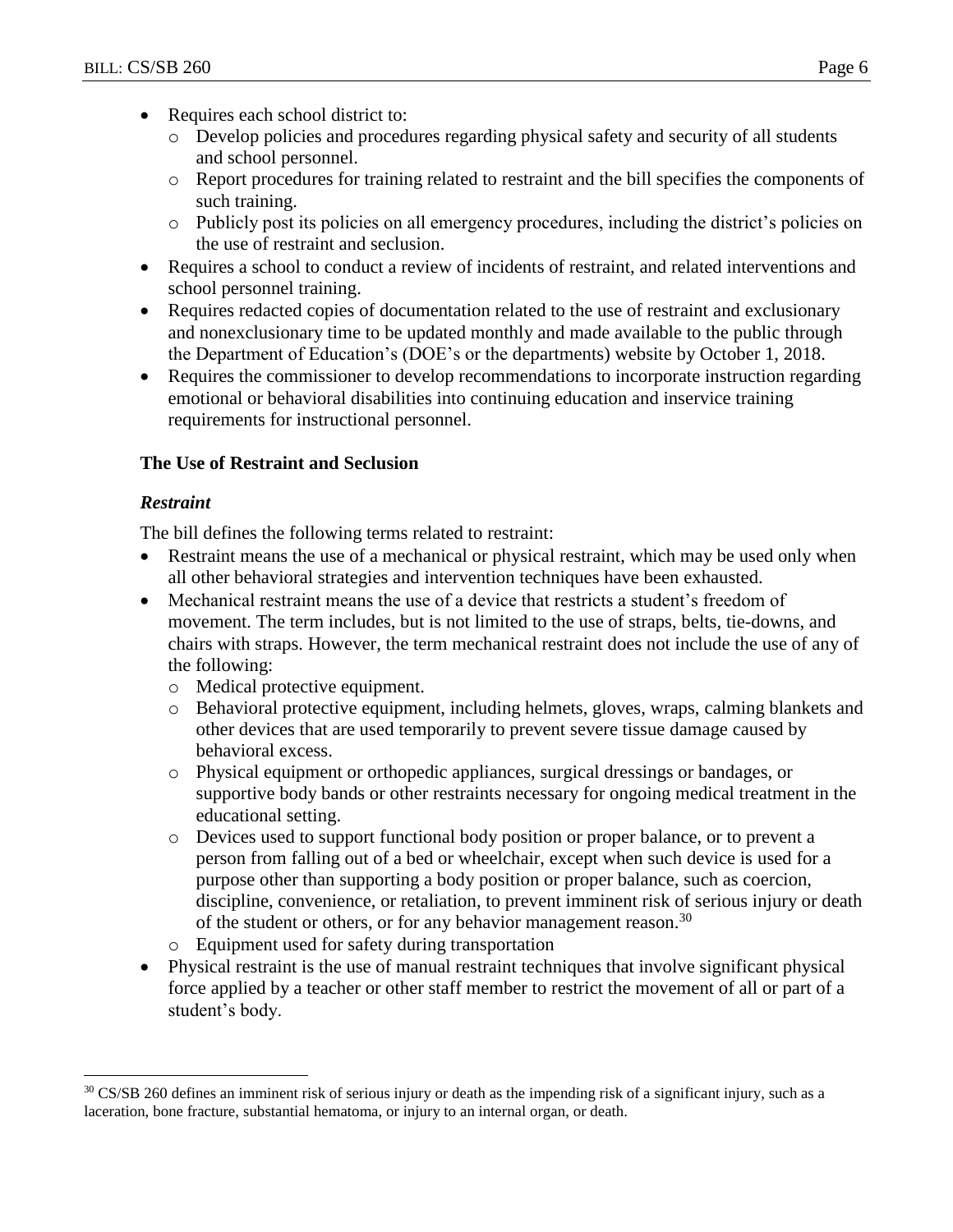The bill limits the use of physical restraint to only when there is an imminent risk of serious injury or death to the student or others and only for the period of time necessary to eliminate such risk.<sup>31</sup> Moreover, the bill specifies that physical restraint:

- Must be used only to protect the safety of students, school personnel, or others.
- May not be used for student discipline, to correct student noncompliance, or for the convenience of school district staff.
- Must only be used for the period needed to provide such protection.

The bill specifies that the degree of force applied during physical restraint must be the only degree of force necessary to protect the student or others from serious injury or death.

The bill also clarifies that school personnel who have received training that is not associated with their employment with the school district, such as a former law enforcement officer who is now a teacher, must receive training in the specific district-approved techniques and may not apply techniques or procedures acquired elsewhere. Specifically, school personnel may not use any of the following physical restraint techniques on a student:

- Pain inducement to obtain compliance.
- Bone locks.
- Hyperextension of joints.
- Peer restraint.
- Pressure or weight on the chest, lungs, sternum, diaphragm, back, or abdomen causing chest compression.
- Straddling or sitting on any part of the body or any maneuver that places pressure, weight, or leverage on the neck or throat, on an artery, or on the back of the head or neck, or that otherwise obstructs or restricts the circulation of blood or obstructs an airway.
- Any type of choking, including hand chokes, and any type of neck or head hold.
- A technique that involves spraying or pushing anything on or into the mouth, nose, eyes, or any part of the face or body with anything, including soft objects such as pillows or washcloths.
- Any maneuver that involves punching, hitting, poking pinching, or shoving.
- Prone or supine restraint.

The codification of impermissible physical restraint techniques may provide additional protection for students who are subject to restraint.

## *Seclusion*

 $\overline{a}$ 

The bill prohibits the use of seclusion on students by school personnel. The bill defines seclusion to mean the removal of a student from an educational environment, involuntarily confining the student in a room or area, and preventing the student from leaving the area by locking or artificially blocking the door. The bill specifies that seclusion does not include exclusionary time. This prohibition may propel school personnel to consider effective and appropriate intervention strategies to address student behavior in the school setting.

<sup>&</sup>lt;sup>31</sup> CS/SB 260 defines an imminent risk of serious injury or death as the impending risk of a significant injury, such as a laceration, bone fracture, substantial hematoma, or injury to an internal organ, or death.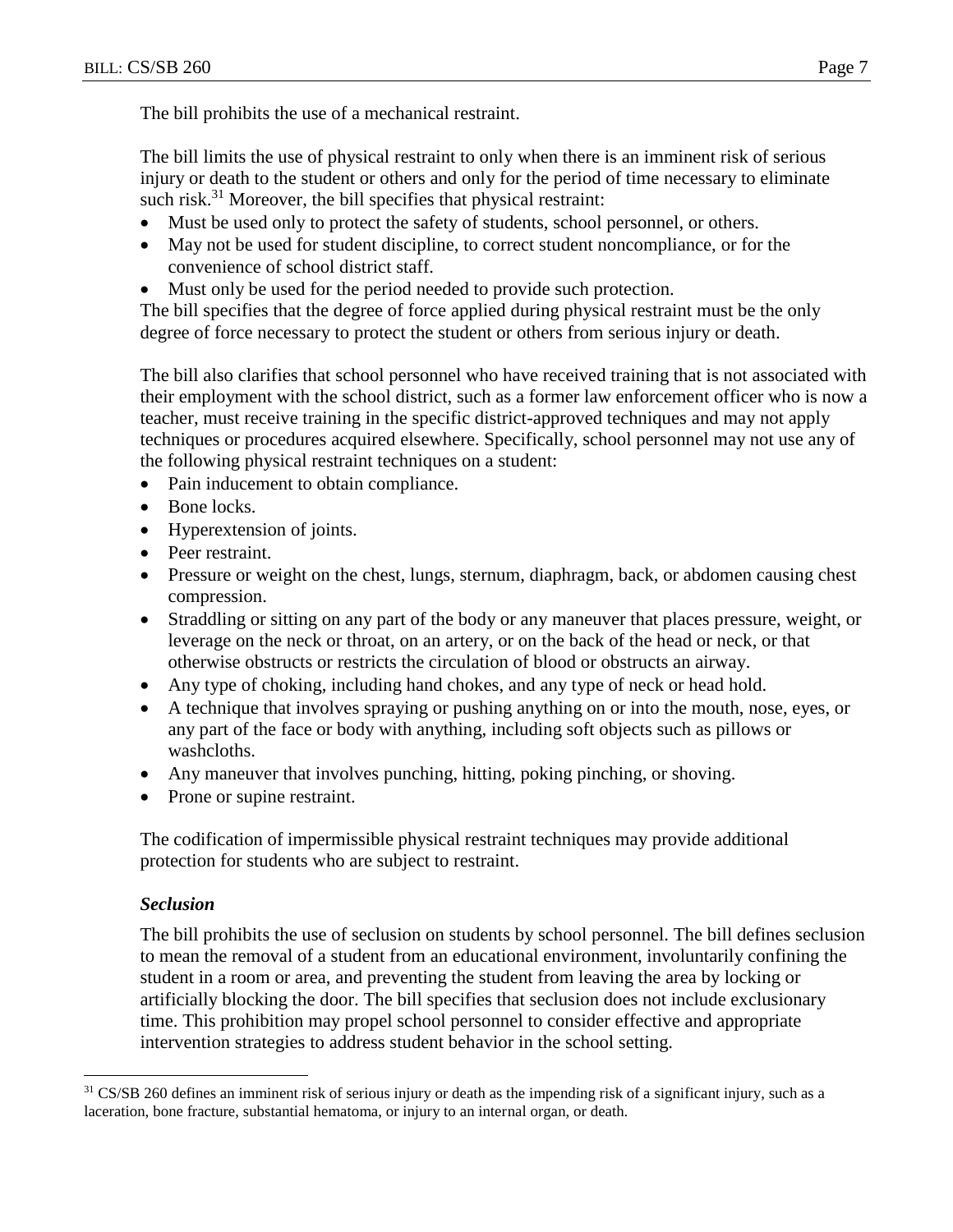The bill specifies that a student may be placed in exclusionary or nonexclusionary time. The bill defines:

- Exclusionary time to mean the period during which a student is removed from an event, activity, or instructional environment to encourage reflection on behavior and allow space and time for understanding of choices and consequences.
- Nonexclusionary time to mean a period during which a student remains in the event or instructional environment, but is redirected from the activities so that he or she has an opportunity to reflect on the behavior and is given space and time for understanding of choices and consequences.

The bill provides that school personnel may place a student in exclusionary or nonexclusionary time only if all of the following conditions are met:

- The exclusionary time or nonexclusionary time is part of a positive behavioral intervention plan developed for the student from a functional behavioral assessment and referenced in the student's individualized behavior intervention plan.
- There is documentation that the exclusionary nonexclusionary time was preceded by the use of other positive behavioral supports that were not effective.
- The exclusionary or nonexclusionary time takes place in a classroom or in another environment where class educational activities are taking place.
- The student is not physically prevented from leaving the exclusionary or nonexclusionary time area.
- An adult observes the student on a constant basis for the duration of the exclusionary or nonexclusionary time.
- The exclusionary or nonexclusionary time area and process are free of any action that is likely to embarrass or humiliate the student.

The bill also specifies that exclusionary or nonexclusionary time may not be used for a period that exceeds one minute for each year of a student's age or until the student is calm enough to return to his or her seat. Further, exclusionary or nonexclusionary time may not be used as a punishment or negative consequence of a student's behavior.

The bill provides that all documentation, reporting, and monitoring provisions in current law related to the use of restraint also apply to the use of exclusionary and nonexclusionary time.

The establishment of exclusionary and nonexclusionary time may provide school personnel with additional intervention methods and tools to reduce disruption during instructional time or other activities and to assist students to reflect on their behavior.

## **School District Responsibilities**

The bill requires school districts to develop policies and procedures that provide for the physical safety and security of all students and school personnel and which treat all students with respect and dignity in an environment that promotes a positive school culture and climate. This is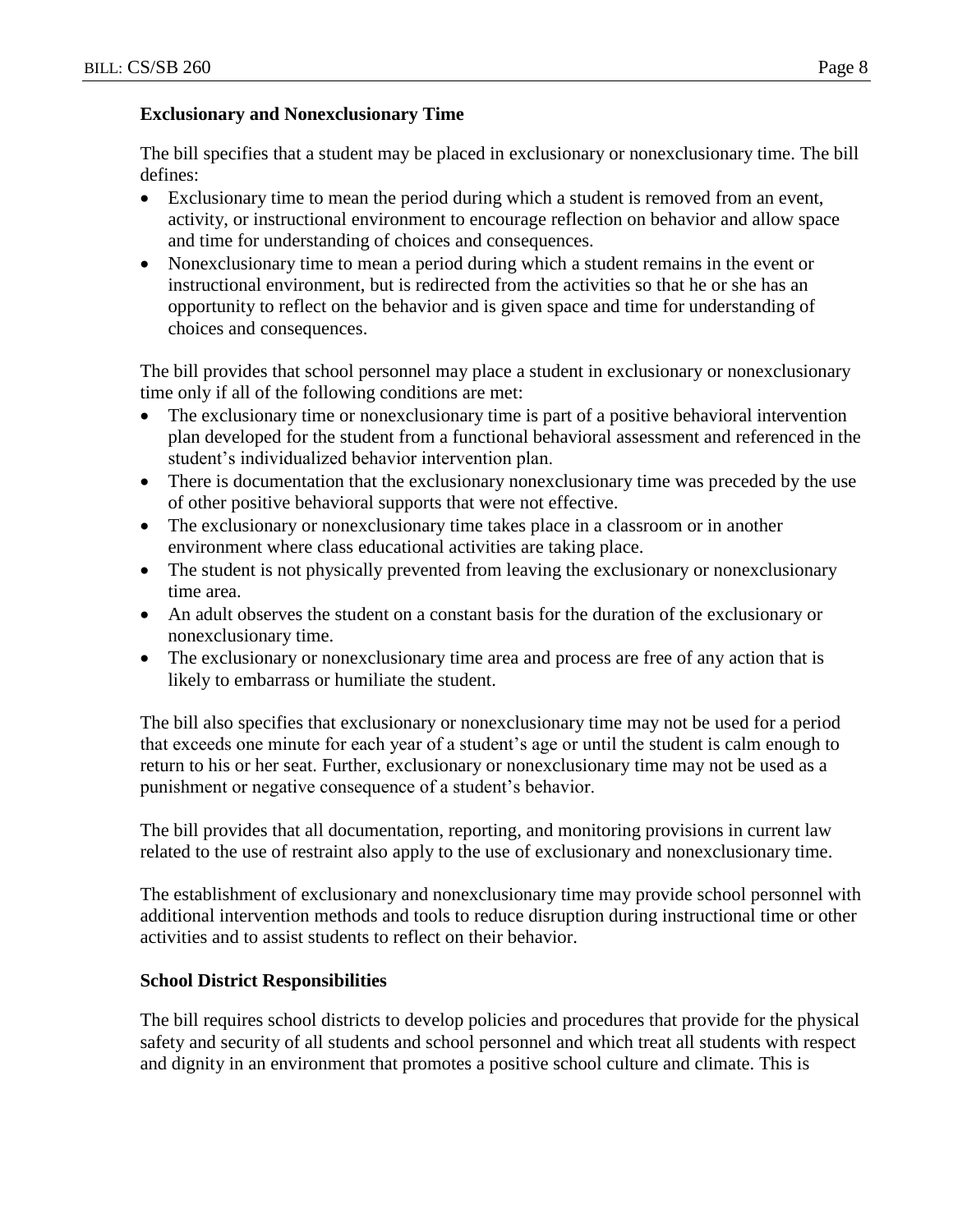consistent with Florida Department of Education (DOE) guidance.<sup>32</sup> The bill specifies that the policies and procedures adopted by the school districts must also include:

- A description of escalating behavioral strategies that may be used.
- Allowable use of restraint on students.
- Training procedures.
- The district's timeframe for completing the newly established training procedures in the use of restraint on students.
- Analysis of data to determine trends.
- Ongoing reduction of the use of restraint.

Additionally, the bill requires each school district to publicly post its policies on all emergency procedures, including its policies on the use of seclusion and restraint at the beginning of each school year. Accordingly, such policies and procedures may assist with reducing the use of restraint techniques by public schools.

## *Training for the Use of Restraint*

The bill requires each school district to develop and publish training protocol. Each school district must report its procedures for training in the use of restraint to the DOE by publishing the procedures in the district's special policies and procedures manual. The bill specifies that the school district training in the use of restraint must include all of the following:

- Procedures for deescalating a problem behavior before the problem behavior increases to a level or intensity necessitating physical intervention.
- Information regarding the risks associated with restraint and procedures for assessing individual situations and restraint and procedures for assessing individual situations and students in order to determine whether the use of restraint is appropriate and sufficiently safe.
- The actual use of specific techniques that range from the least to most restrictive, with ample opportunity for trainees to demonstrate proficiency in the use of such techniques.
- Techniques for implementing restraint with multiple staff members working as a team.
- Techniques for assisting a student in reentering the instructional environment and reengaging in learning.
- Instruction in the district's documentation and reporting requirements.
- Procedures to identify and deal with possible medical emergencies arising during the use of restraint.
- Cardiopulmonary recitation.

 $\overline{a}$ 

The establishment of training protocol on the use of restraint may provide school personnel with additional resources and knowledge related to the techniques and the use of restraint.

<sup>&</sup>lt;sup>32</sup> DOE guidance recognizes that there are instances in which students pose a threat to the safety of themselves or others and that it is the purpose of restraint and seclusion to prevent such injury to self and or others. Seclusion and restraint procedures are not to be used to punish a student, as a deterrent, or to teach a student a lesson. DOE guidance states that it is important to recognize that the use of restraint and seclusion may have an emotional impact on students and such interventions should only be used in emergency situations when an imminent risk of serious injury or death to the student or others exists and in a manner that conveys respect for the dignity of the student. Florida Department of Education, Bureau of Exceptional Education and Student Services, *Guidelines for the Use, Documentation, Reporting, and Monitoring of Restraint and Seclusion with Students with Disabilities*, Technical Assistance Paper FY 2011-165 (Oct. 2011), *available at* [https://info.fldoe.org/docushare/dsweb/Get/Document-6212/dps-2011-165.pdf,](https://info.fldoe.org/docushare/dsweb/Get/Document-6212/dps-2011-165.pdf) at 1.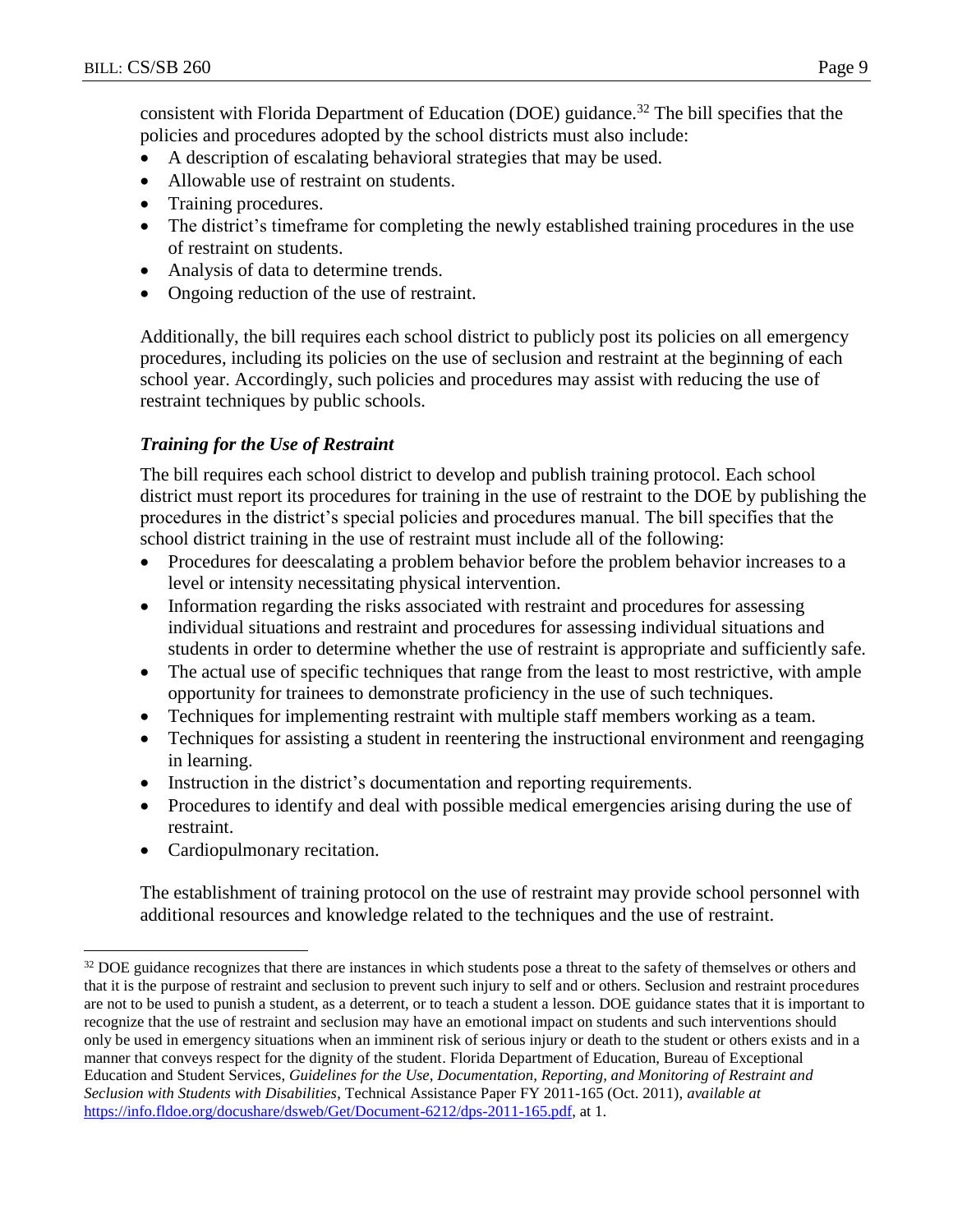#### **School Responsibilities**

The bill modifies information included in incident reports prepared by public schools to also include specified information on exclusionary or nonexclusionary time.

Additionally, the bill requires a school to conduct a review if a student is restrained more than twice during a semester. Such review must include:

- The restraint incidents and an analysis of how future incidents may be avoided;
- The student's functional behavioral assessment and positive behavioral intervention plan by the school personnel and parent within two weeks before the end of the semester; and
- The training provided to school personnel concerning the use of restraint.

Such review process may assist the schools and school districts to reduce the use of restraint on students and ensure that appropriate training is provided to personnel regarding restraint techniques and use.

#### **Florida Department of Education Responsibilities**

The bill requires redacted copies of any documentation or reporting related to the use of restraint or exclusionary or nonexclusionary time to be updated monthly and made available to the public through the department's website by October 1, 2018.

The bill also requires the DOE to make the aggregate-level data maintained on the incidents of restraint or exclusionary or nonexclusionary time, disaggregated by county, school, student exceptionality, and other variables, available to the public through the department's website by October 1, 2018. This may provide the public with access to policies, procedures, and data related to the use of seclusion and restraint on students.

The bill requires the DOE to establish and provide to school districts standards for documenting, reporting, and monitoring the use of and occurrences of exclusionary or nonexclusionary time.

The bill requires the Commissioner of Education to develop recommendations that incorporate instruction regarding emotional or behavioral disabilities into continuing education or inservice training requirements for instructional personnel. Such recommendations must address the appropriate use of physical restraint and seclusion techniques and effective classroom behavior management strategies, including, but not limited to, differential reinforcement, precision commands, minimizing attention or access to other reinforcers, and exclusionary and nonexclusionary time methods.

Accordingly, the bill may help instructional personnel to be informed and trained in strategies to teach students with emotional or behavioral disabilities.

The bill takes effect July 1, 2018.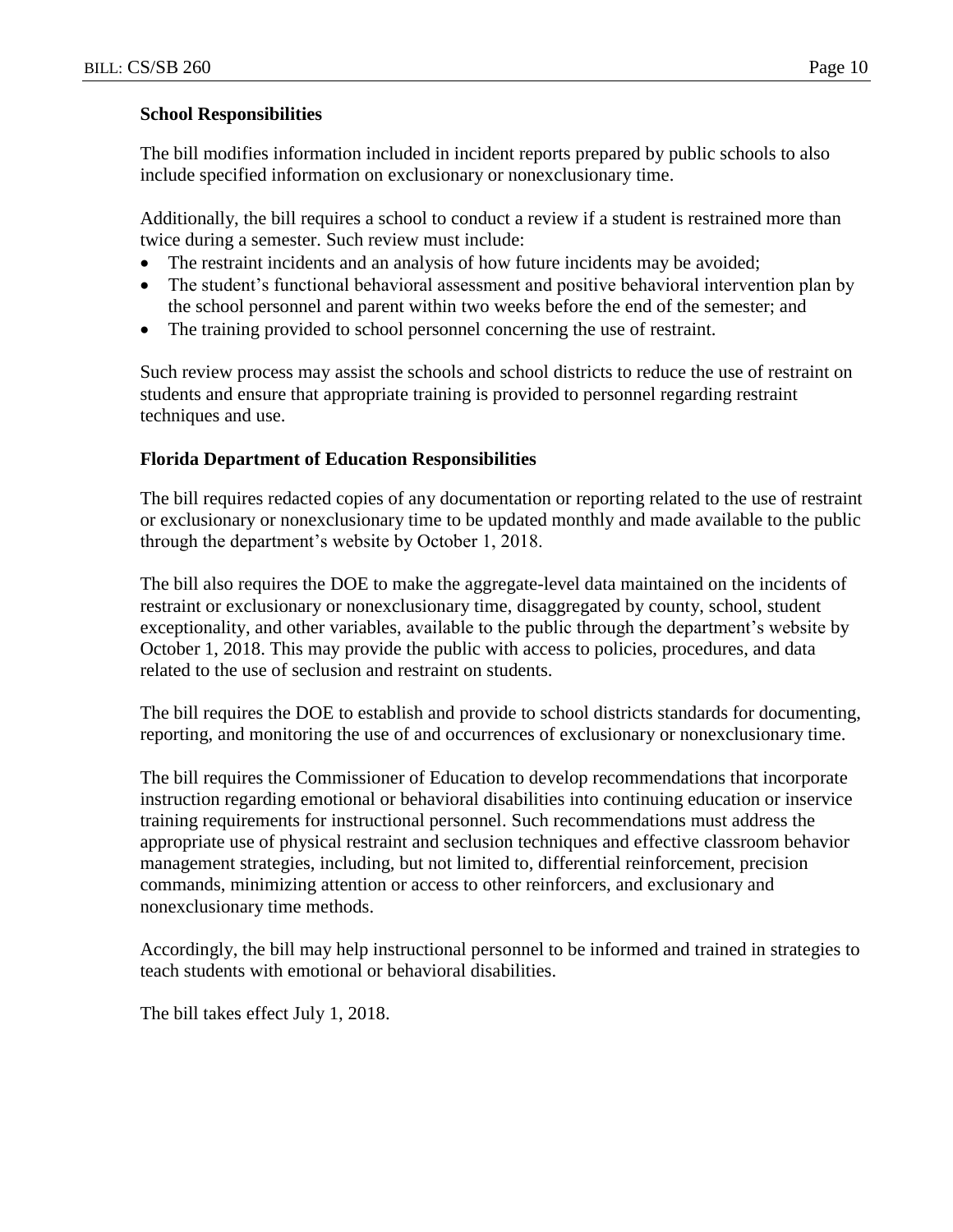#### **IV. Constitutional Issues:**

A. Municipality/County Mandates Restrictions:

None.

B. Public Records/Open Meetings Issues:

None.

C. Trust Funds Restrictions:

None.

## **V. Fiscal Impact Statement:**

A. Tax/Fee Issues:

None.

B. Private Sector Impact:

None.

C. Government Sector Impact:

According to the Florida Department of Education, school districts may incur costs associated with certification and refresher training in district-approved techniques for manual physical restraint.<sup>33</sup> Such costs are currently indeterminable.<sup>34</sup>

## **VI. Technical Deficiencies:**

None.

## **VII. Related Issues:**

None.

## **VIII. Statutes Affected:**

This bill substantially amends the following sections of the Florida Statutes: 1003.573 and 1012.582.

<sup>34</sup> *Id.*

 $\overline{a}$ 

<sup>33</sup> Florida Department of Education, *SB 260 Analysis* (Sept. 28, 2017), at 7.